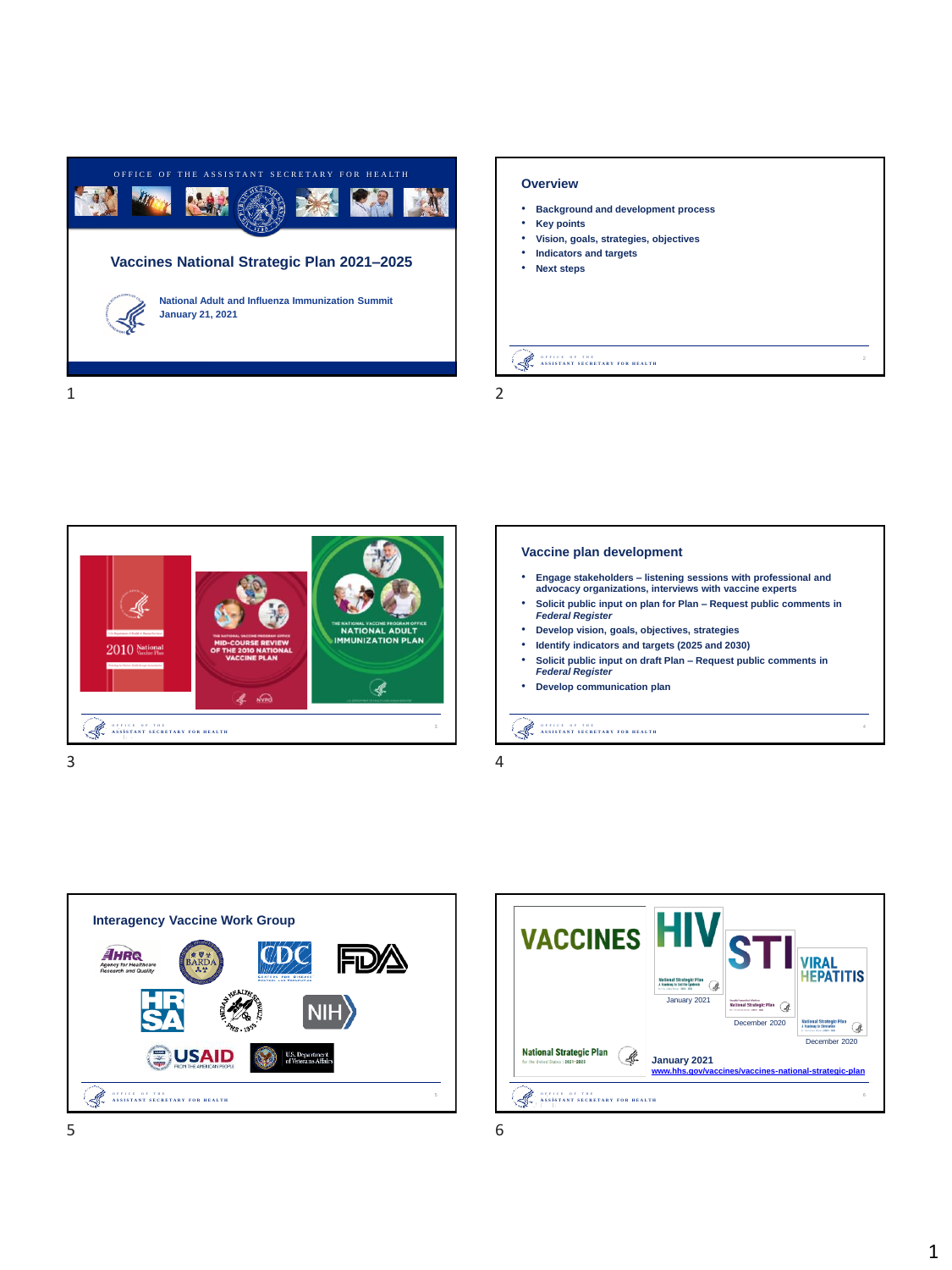## **Bottom lines on top** • **5-year outlook** • **Updates 2010** *National Vaccine Plan***, 2016** *Mid-course Review* **of 2010 Plan, 2016** *National Adult Immunization Plan* • **Steering committee: Interagency Vaccine Work Group** • **Informed by vaccine experts (professional organizations, public health, academia, payers, policy organizations, occupational health, school health, advocacy organizations, global health, public)** • **Goals (5) – Objectives (19) – Strategies – Indicators/Targets (10)** • **10 indicators with 5- and 10-year targets**



O F F I C E - O F - T H E<br>A S S I S T A N T - S **E C R E T A R Y F O R - H E A L T H** 









- **Increase availability of vaccines**
- **Reduce disparities in access to and use of vaccines across lifespan**
- **Strengthen data infrastructure to track vaccination coverage**
- **Reduce financial and systems barriers to deliver vaccines**
- **Reduce financial and systems barriers to access vaccines**
- **Promote partnerships to increase capacity to deliver vaccines in outbreaks**

Š. O F FI C E - O F - T H E<br>A S S I S T A N T - S **E C R E T A R T F E T T H E A L T H** 

12